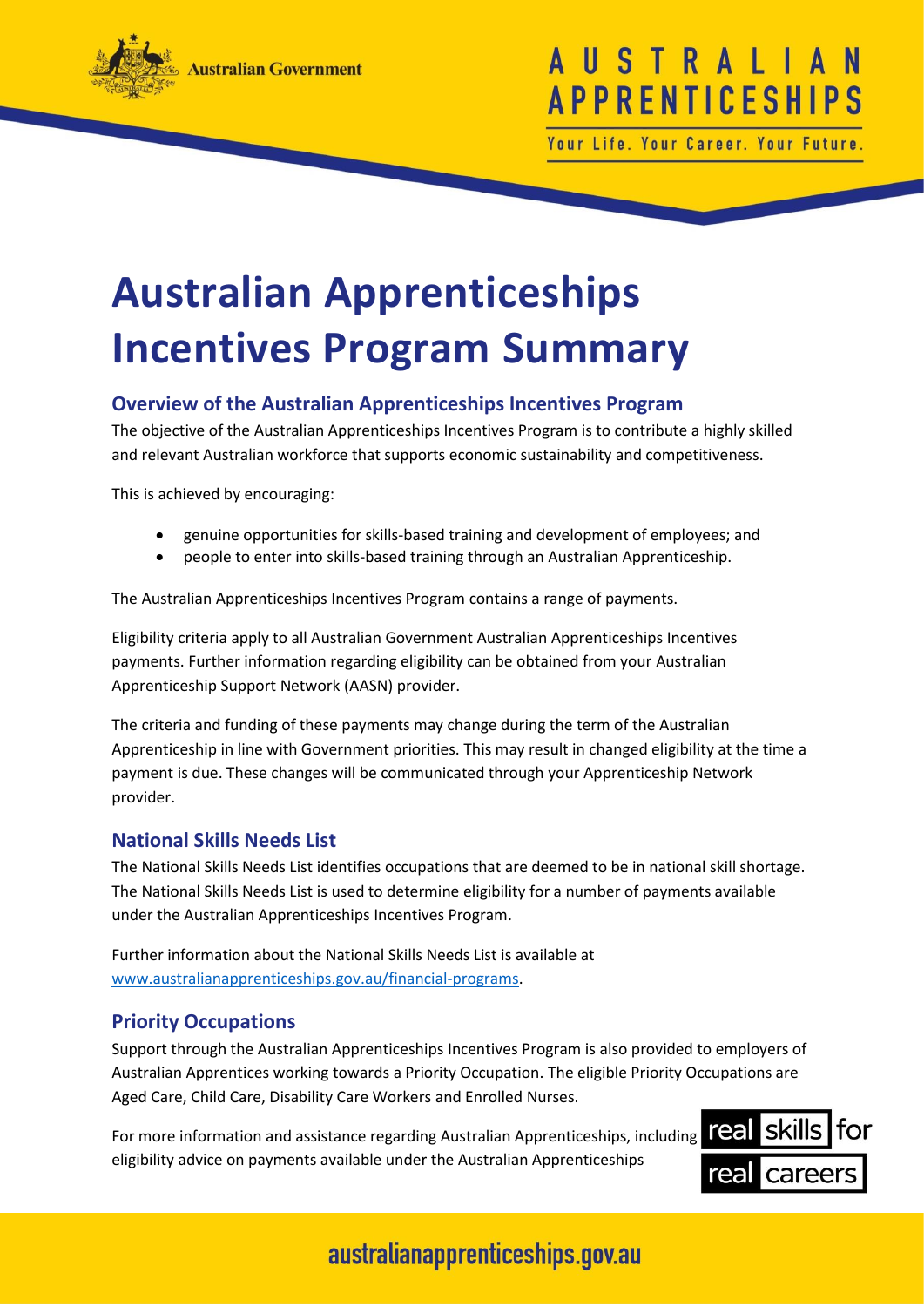Incentives Program, contact an Apprenticeship Network provider. To find an Apprenticeship Network provider near you, visit [www.australianapprenticeships.gov.au/search-aasn.](http://www.australianapprenticeships.gov.au/search-aasn)

### **List of Australian Apprenticeships Incentives Program payments**

Your local Apprenticeship Network provider will help you to determine your eligibility for incentives payments.

| <b>Employer Incentives</b>                                                        |         |                                                                                                                                                                                                                                                                                                                                                                                                                                                                                                                                                               |  |
|-----------------------------------------------------------------------------------|---------|---------------------------------------------------------------------------------------------------------------------------------------------------------------------------------------------------------------------------------------------------------------------------------------------------------------------------------------------------------------------------------------------------------------------------------------------------------------------------------------------------------------------------------------------------------------|--|
| Payments available at Commencement                                                |         |                                                                                                                                                                                                                                                                                                                                                                                                                                                                                                                                                               |  |
| <b>Commencement Incentive</b>                                                     | \$1,250 | Available where an employer commences a new worker<br>Australian Apprentice deemed to be part of a nominated equity<br>group at the Certificate II level qualification.                                                                                                                                                                                                                                                                                                                                                                                       |  |
|                                                                                   | \$1,500 | Available where an employer commences a new worker or<br>existing worker Australian Apprentice in a Certificate III or IV<br>level qualification that leads to an occupation on the National<br>Skills Needs List (including part-time Australian Apprenticeships<br>and Australian School-based Apprenticeships).                                                                                                                                                                                                                                            |  |
|                                                                                   | \$1,500 | Available where an employer commences a new worker<br>Australian Apprentice at a:<br>Certificate III or IV level qualification that leads to a Priority<br>Occupation (including Australian School-based<br>Apprenticeships).<br>Diploma or Advanced Diploma level qualification that leads to a<br>Priority Occupation (including part-time Australian<br>Apprenticeships and Australian School-based<br>Apprenticeships).<br>Certificate III or IV level qualification in a non-priority occupation<br>(including Australian School-based Apprenticeships). |  |
| <b>Rural and Regional Skills Shortage</b><br>Incentive                            | \$1,000 | Available where an employer commences a new worker or<br>existing worker Australian Apprentice in a Certificate III or IV<br>qualification that leads to an occupation on the National Skills<br>Needs List in a rural and regional workplace.                                                                                                                                                                                                                                                                                                                |  |
| <b>Declared Drought Area</b><br><b>Commencement Incentive</b>                     | \$1,500 | Available where an employer who holds a current Exceptional<br>Circumstances Drought Area certificate and commences a new<br>worker or existing worker Australian Apprentice deemed to be<br>part of a nominated equity group, in an eligible Certificate II level<br>qualification.                                                                                                                                                                                                                                                                          |  |
| <b>Mature Aged Workers</b><br><b>Commencement Incentive</b>                       | \$750   | Available where an employer commences a new worker or<br>existing worker Australian Apprentice in a Certificate II or higher<br>level qualification who is a disadvantaged person aged 45 years<br>or more.                                                                                                                                                                                                                                                                                                                                                   |  |
| <b>Australian School-based</b><br>Apprenticeship<br><b>Commencement Incentive</b> | \$750   | Available where an employer commences a new worker or<br>existing worker Australian Apprentice in a Certificate II or higher<br>level qualification in an endorsed Australian School-based<br>Apprenticeship.                                                                                                                                                                                                                                                                                                                                                 |  |
| Payments available for Retention                                                  |         |                                                                                                                                                                                                                                                                                                                                                                                                                                                                                                                                                               |  |
| <b>Australian School-based</b><br><b>Apprenticeship Retention Incentive</b>       | \$750   | Available where an employer continues to employ a Certificate II<br>or higher level Australian School-based Apprentice for at least 12<br>weeks after the student has completed secondary school.                                                                                                                                                                                                                                                                                                                                                             |  |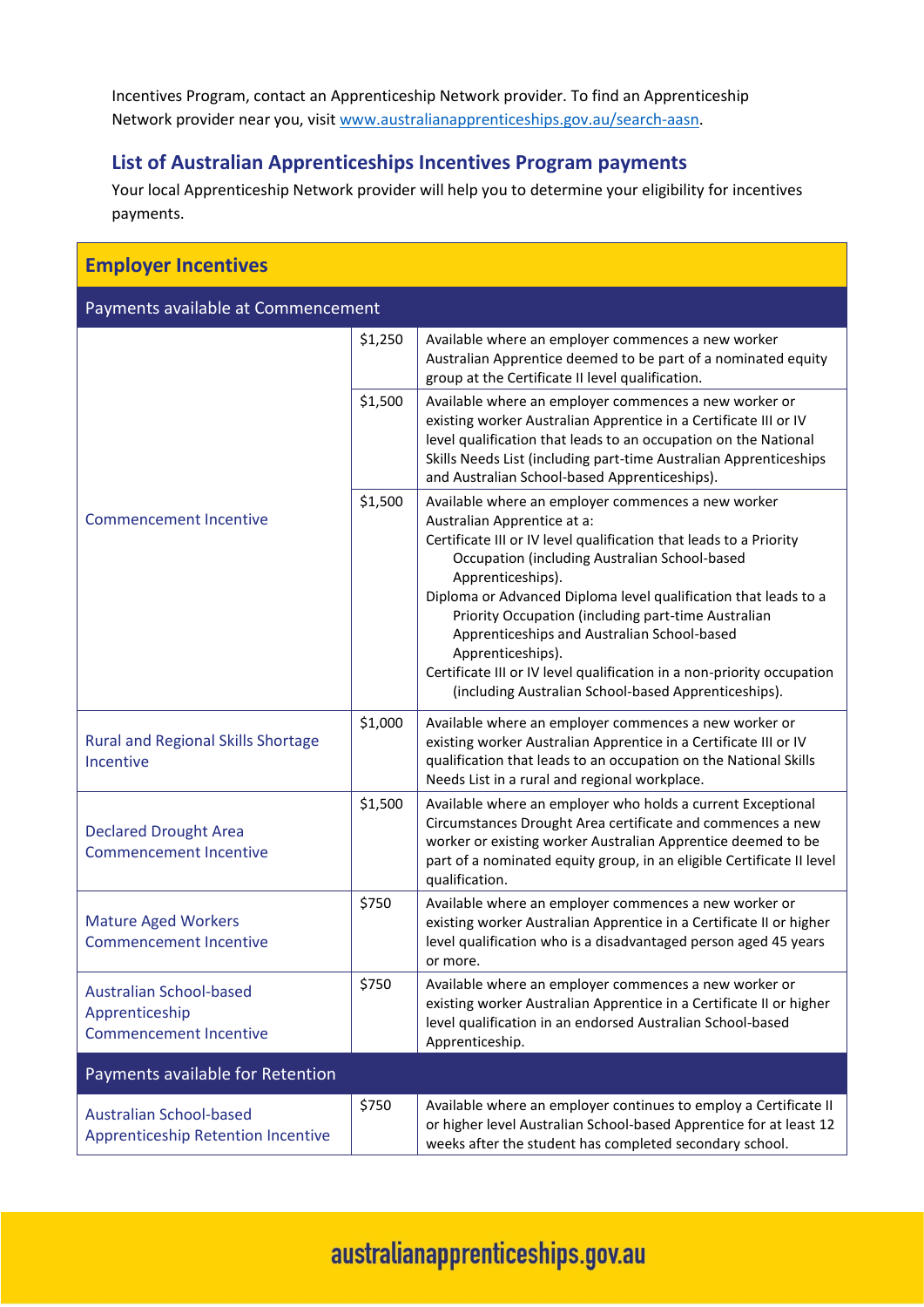| Payments available at Recommencement                                              |         |                                                                                                                                                                                                                                                                                                                                                                                                                                                                                                                                                                                                       |
|-----------------------------------------------------------------------------------|---------|-------------------------------------------------------------------------------------------------------------------------------------------------------------------------------------------------------------------------------------------------------------------------------------------------------------------------------------------------------------------------------------------------------------------------------------------------------------------------------------------------------------------------------------------------------------------------------------------------------|
| <b>Recommencement Incentive</b>                                                   | \$750   | Available where an employer recommences a new worker or<br>existing worker Australian Apprentice in a Certificate III or IV<br>level qualification that leads to an occupation the National Skills<br>Needs List (including part-time Australian Apprenticeships and<br>Australian School-based Apprenticeships).                                                                                                                                                                                                                                                                                     |
|                                                                                   | \$750   | Available where an employer recommences a new worker<br>Australian Apprentice at a:<br>Certificate III or IV level qualification that leads to an occupation<br>in a priority group (including Australian School-based<br>Apprenticeships).<br>Diploma or Advanced Diploma level qualification that leads to an<br>occupation in a priority group (including part-time Australian<br>Apprenticeships and Australian School-based<br>Apprenticeships).<br>Certificate III or IV level qualification in a non-priority occupation<br>(including Australian School-based Apprenticeships).               |
| Payments available at Completion                                                  |         |                                                                                                                                                                                                                                                                                                                                                                                                                                                                                                                                                                                                       |
|                                                                                   | \$1,500 | Available for employers of new worker or existing worker part-<br>time Australian Apprentices who successfully complete a<br>Certificate III or IV level qualification that leads to a Priority<br>Occupation.                                                                                                                                                                                                                                                                                                                                                                                        |
|                                                                                   | \$1,500 | Available for employers or new worker Australian Apprentices<br>who successful complete a part-time Australian Apprenticeship.                                                                                                                                                                                                                                                                                                                                                                                                                                                                        |
| <b>Completion Incentive</b>                                                       | \$2,500 | Available for employers of new worker or existing worker<br>Australian Apprentices who successfully complete a Certificate III<br>or IV level qualification that leads to an occupation on the<br>National Skills Needs List (including part-time Australian<br>Apprenticeships and Australian School-based Apprenticeships).                                                                                                                                                                                                                                                                         |
|                                                                                   | \$2,500 | Available for employers of new worker Australian Apprentices<br>who successfully complete a:<br>Certificate III or IV level qualification that leads a Priority<br>Occupation (including Australian School-based<br>Apprenticeships).<br>Diploma or Advanced Diploma level qualification that leads to a<br>Priority Occupation (including part-time Australian<br>Apprenticeships and Australian School-based<br>Apprenticeships).<br>Certificate III or IV level qualification that leads to an occupation<br>in a non-priority occupation (including Australian School-<br>based Apprenticeships). |
|                                                                                   | \$3,000 | Available for employers of existing worker Australian Apprentices<br>who successfully complete a:<br>Certificate III or IV level qualification that leads to a Priority<br>Occupation (including Australian School-based<br>Apprenticeships).<br>Diploma or Advanced Diploma level qualification that leads to a<br>Priority Occupation (including part-time Australian<br>Apprenticeships and Australian School-based<br>Apprenticeships).                                                                                                                                                           |
| <b>Group Training Organisations</b><br><b>Certificate II Completion Incentive</b> | \$1,000 | Available for Group Training Organisations that support<br>Australian Apprentices deemed to be part of a nominated equity<br>group, to successfully complete a Certificate II level Australian<br>Apprenticeship.                                                                                                                                                                                                                                                                                                                                                                                     |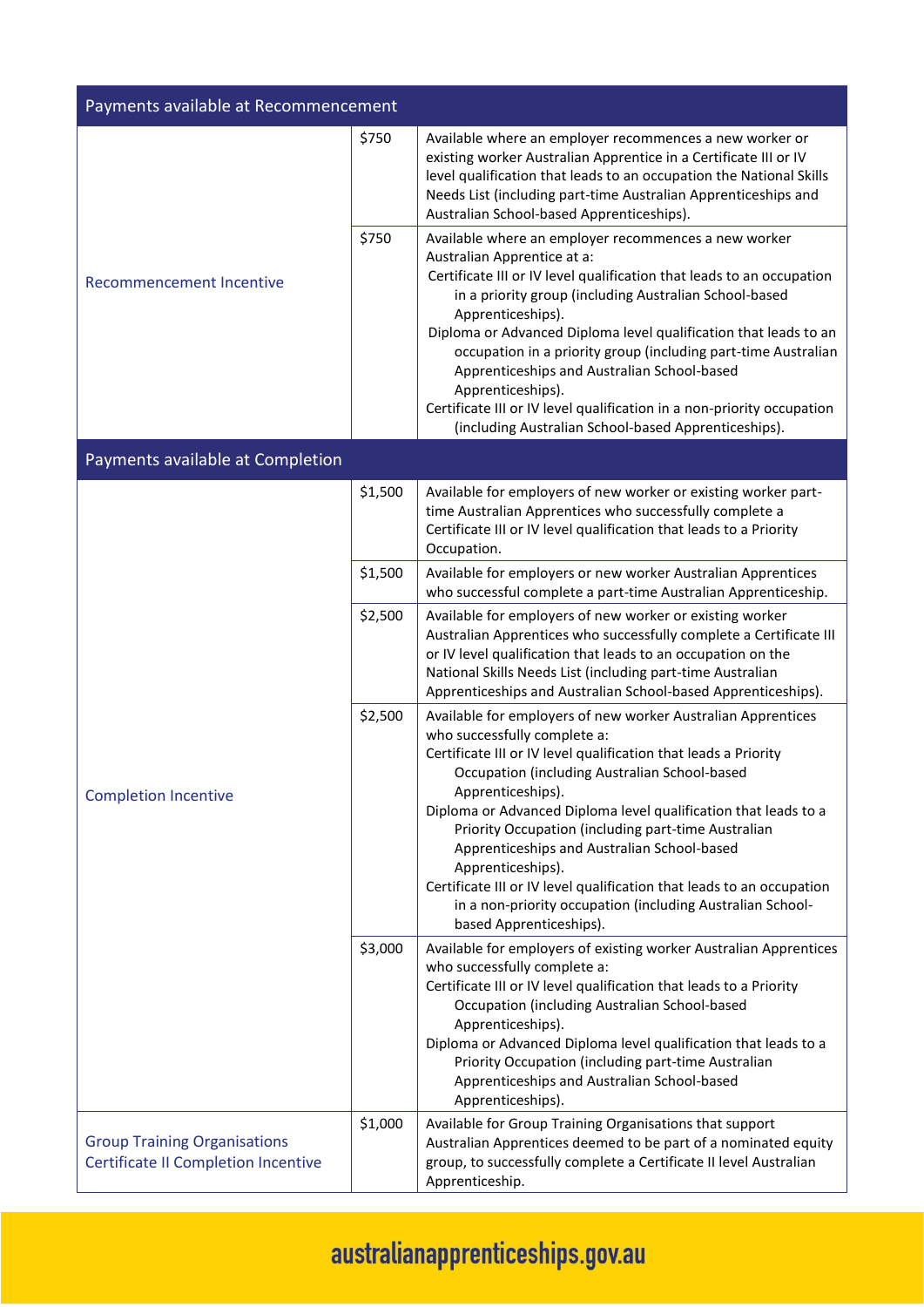| <b>Declared Drought Area</b><br><b>Completion Incentive</b> | \$1,500                                                                                                                                                                                                                                                                                                                                                                                                                                                                                                                                                                                                                                                                                                                                                                                                                                                                                                                                        | Available for employers of Australian Apprentices deemed to be<br>part of a nominated equity group, who successfully complete an<br>eligible Certificate II qualification and who attracted a Declared<br>Drought Area Commencement Incentive.                                                                                                                                                                                                                                                                                                                            |
|-------------------------------------------------------------|------------------------------------------------------------------------------------------------------------------------------------------------------------------------------------------------------------------------------------------------------------------------------------------------------------------------------------------------------------------------------------------------------------------------------------------------------------------------------------------------------------------------------------------------------------------------------------------------------------------------------------------------------------------------------------------------------------------------------------------------------------------------------------------------------------------------------------------------------------------------------------------------------------------------------------------------|---------------------------------------------------------------------------------------------------------------------------------------------------------------------------------------------------------------------------------------------------------------------------------------------------------------------------------------------------------------------------------------------------------------------------------------------------------------------------------------------------------------------------------------------------------------------------|
| <b>Mature Aged Worker</b><br><b>Completion Incentive</b>    | \$750                                                                                                                                                                                                                                                                                                                                                                                                                                                                                                                                                                                                                                                                                                                                                                                                                                                                                                                                          | Available for employers of an Australian Apprentice who<br>successfully completes a Certificate II or higher level qualification<br>and who attracted a Mature Aged Worker Commencement<br>Incentive.                                                                                                                                                                                                                                                                                                                                                                     |
| <b>Adult Australian Apprentices</b>                         |                                                                                                                                                                                                                                                                                                                                                                                                                                                                                                                                                                                                                                                                                                                                                                                                                                                                                                                                                |                                                                                                                                                                                                                                                                                                                                                                                                                                                                                                                                                                           |
| <b>Support for Adult</b><br><b>Australian Apprentices</b>   | \$4,000                                                                                                                                                                                                                                                                                                                                                                                                                                                                                                                                                                                                                                                                                                                                                                                                                                                                                                                                        | Available to employers of adult workers (aged 25 years or over)<br>to upgrade their skills through an Australian Apprenticeship<br>at the Certificate III or IV level in an occupation on the<br>National Skills Needs List.<br>Employers may be eligible for Support for Adult Australian<br>Apprentices where the actual wage paid to the Australian<br>Apprentice is equal to or greater than the National Minimum<br>Wage.<br>Employers may be eligible once the Australian Apprentice has<br>successfully completed 12 months of their Australian<br>Apprenticeship. |
| Australian Apprentice Wage Subsidy trial                    |                                                                                                                                                                                                                                                                                                                                                                                                                                                                                                                                                                                                                                                                                                                                                                                                                                                                                                                                                |                                                                                                                                                                                                                                                                                                                                                                                                                                                                                                                                                                           |
| <b>Australian Apprentice Wage Subsidy</b>                   | Available to employers of 1630 new worker Australian Apprentices who<br>sign-up and commence a full-time Certificate III or IV qualification in an<br>occupation on the National Skills Needs List, from 1 January 2019.<br>Support apprenticeships in skills needs occupations in rural and regional<br>areas, encourage small business to employ an additional apprentice<br>above their normal intake, and encourage participation in<br>apprenticeships by employers who have not previously engaged<br>apprentices, as well as re-engaging employers who may have<br>disengaged from the system.<br>Based on the award wage rate (modern award) under which an Australian<br>Apprentice is employed and provides support in the first three years of<br>an Australian Apprenticeship as follows: 75 per cent of the first year<br>award wage; 50 per cent of the second year award wage; and 25 per<br>cent of the third year award wage. |                                                                                                                                                                                                                                                                                                                                                                                                                                                                                                                                                                           |

| <b>Assistance for Australian Apprentices with Disability</b>      |                                                                                                                                                                                                                                                                                                                                                                                                                                                         |  |  |
|-------------------------------------------------------------------|---------------------------------------------------------------------------------------------------------------------------------------------------------------------------------------------------------------------------------------------------------------------------------------------------------------------------------------------------------------------------------------------------------------------------------------------------------|--|--|
| Disabled Australian Apprentice Wage<br>Support (DAAWS)            | Disabled Australian Apprentice Wage Support provides additional<br>$\bullet$<br>assistance to employers who employ an Australian Apprentice with<br>disability in a Certificate II or higher level qualification.<br>• Disabled Australian Apprentice Wage Support is paid at a rate of<br>\$104.30 per week for a full-time Australian Apprentice, and on a pro-<br>rata scale according to the hours worked for a part-time Australian<br>Apprentice. |  |  |
| Off-the-job Tutorial, Mentor and<br><b>Interpreter Assistance</b> | • Assistance for Tutorial, Mentor and Interpreter Services is available to<br>Registered Training Organisations to support Australian Apprentices<br>with disability who are experiencing difficulty with the off-the-job<br>component of their Australian Apprenticeship because of their<br>disability.                                                                                                                                               |  |  |